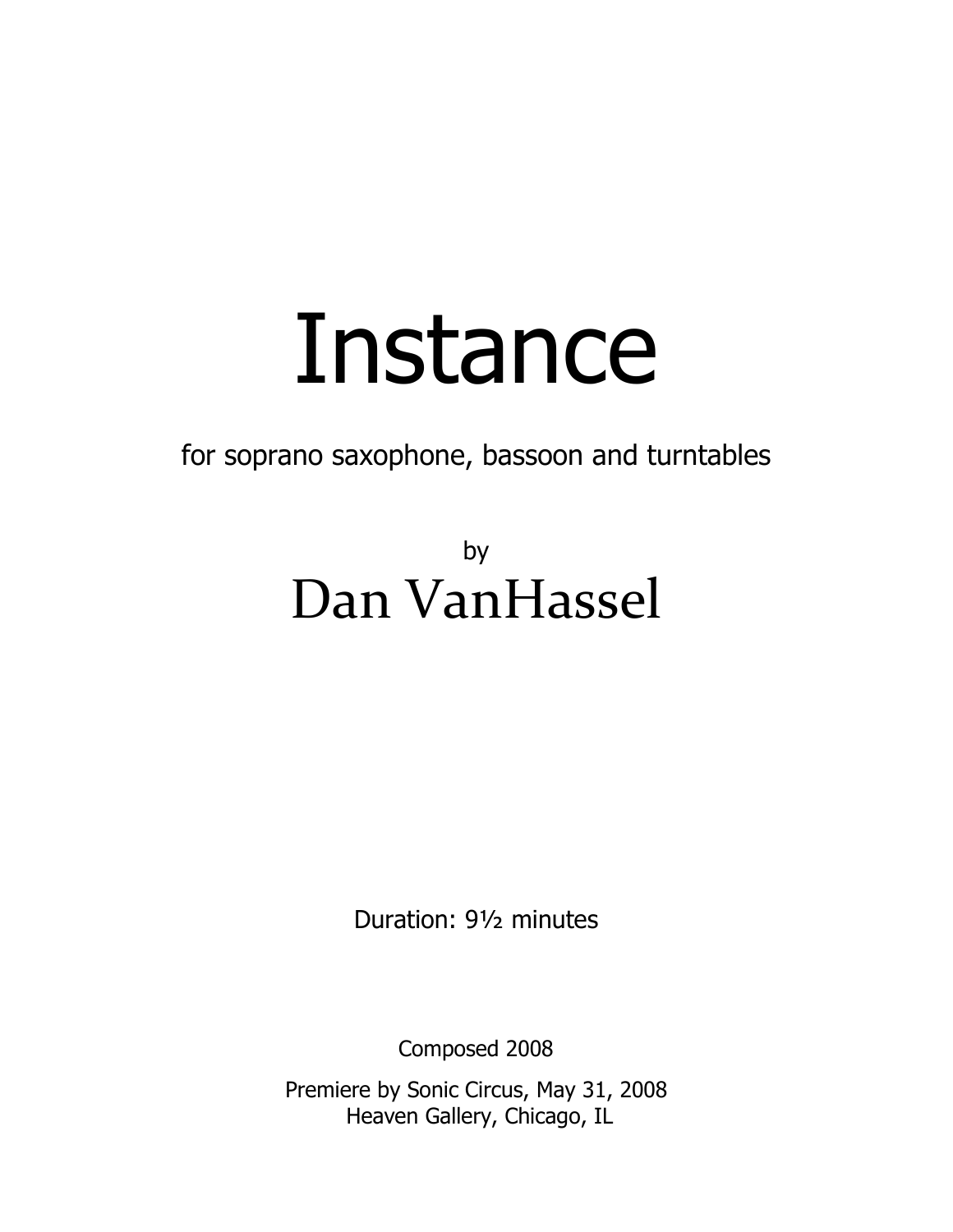### *Instance* **Performance Notes**

Three different versions exist of *Instance.* The first is a version for fixed-media electronics, which can be listened to through any ordinary stereo playback system.

The second is scored for soprano saxophone, bassoon and turntables. This version also makes use of Max/MSP for live digital signal processing of the sax and bassoon. For the Max/MSP portion, either a separate operator at the computer or one of the performers will need to trigger the cues indicated in the score by large numbers in boxes followed by a brief description of the effect. Two microphones will be needed, one for each instrument to be input into Max/MSP for processing.

The part for turntables assumes a two turntable setup with Final Scratch or a comparable program that enables computer audio files to be controlled via the turntables. Most of the playback files are short files that should be looped continuously where indicated in the score. The loop files are, in order of appearance: *gran1.wav*, *lowpassdrum.wav*, *breakbeat.wav*, *glitchbeat.wav*, *gran2.wav*, *bestbeats.wav*. There is also one relatively long file that should simply be played from beginning to end, which is: *glitchbeat2.wav*. There are also a couple of files used only for scratching. These are: *filterscratch.wav*, *jbbeat.wav,* and a sound of the performer's choice. All of the electronics controlled by the turntables are notated graphically in the score; scratching effects should be played precisely where indicated in the score, however the specific rhythmic content is left to the performer. There are also a few places where a short audio file should be triggered. This requires a MIDI controller or some other way of triggering file playback apart from the turntables. These files are, in order of appearance: *ragehit1.wav*, *breakdelay.wav*, *ragehit2.wav*, *gran3.wav*, *gran1end.wav*.

The third version of this piece is for soprano saxophone, bassoon and electronics. In this version all of the electronics are controlled by Max/MSP, with the turntable part substituted for by sound files taken from the fixed-media version. The saxophone and bassoon parts are identical, but there are substantially more Max/MSP cues.

#### **Equipment Required**

#### **Both Performance Versions**

Stereo Playback System Two microphones Computer with MaxMSP MIDI foot pedal (optional)

#### **Turntable Version**

Two Turntables Computer with Final Scratch (or equivalent) MIDI controller or keyboard (for triggering short audio files)

Please feel free to contact me with any questions: dan.vanhassel@gmail.com, 617.850.2983 (cell)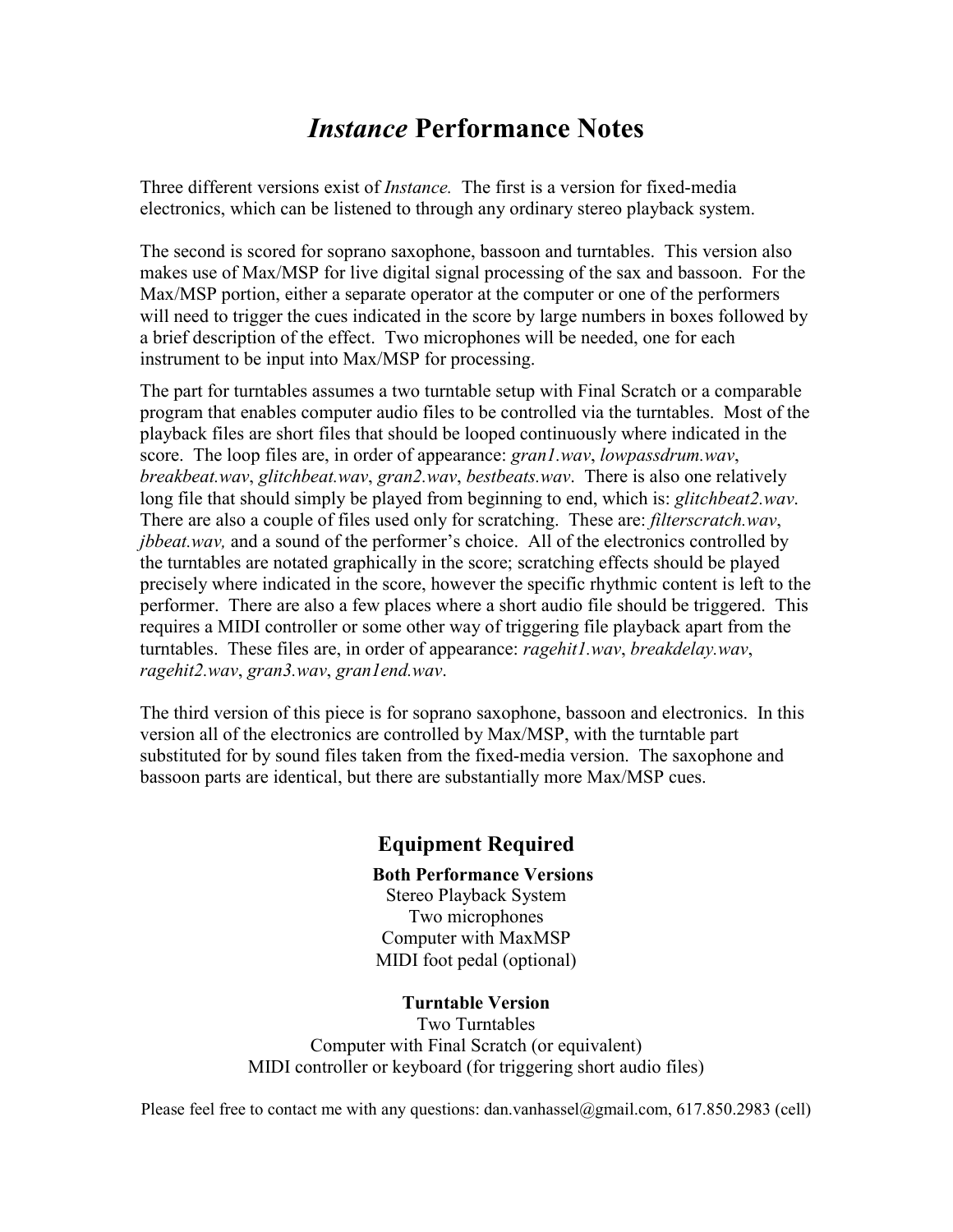### **Turntables Roadmap**

|                 | <b>Turntable 1</b>   | <b>Turntable 2</b>     | <b>MIDI</b> Controller |
|-----------------|----------------------|------------------------|------------------------|
| Mvt. 1          | gran1.wav (loop)     | lowpassdrum.wav (loop) | ragehit1.wav           |
|                 |                      | filterscratch.wav      |                        |
| Mvt. 2          | breakbeat.wav (loop) |                        | breakdelay.wav         |
| m. 17           |                      | glitchbeat.wav (loop)  | ragehit2.wav           |
| m. 42           |                      | glitchbeat2.wav        |                        |
|                 | gran2.wav (loop)     | jbbeat.wav             |                        |
| m. 84<br>m. 106 | any sound (scratch)  | bestbeats.wav (loop)   |                        |
| m. 118          |                      |                        | gran3.wav              |
| m. 135          |                      |                        | gran1end.wav           |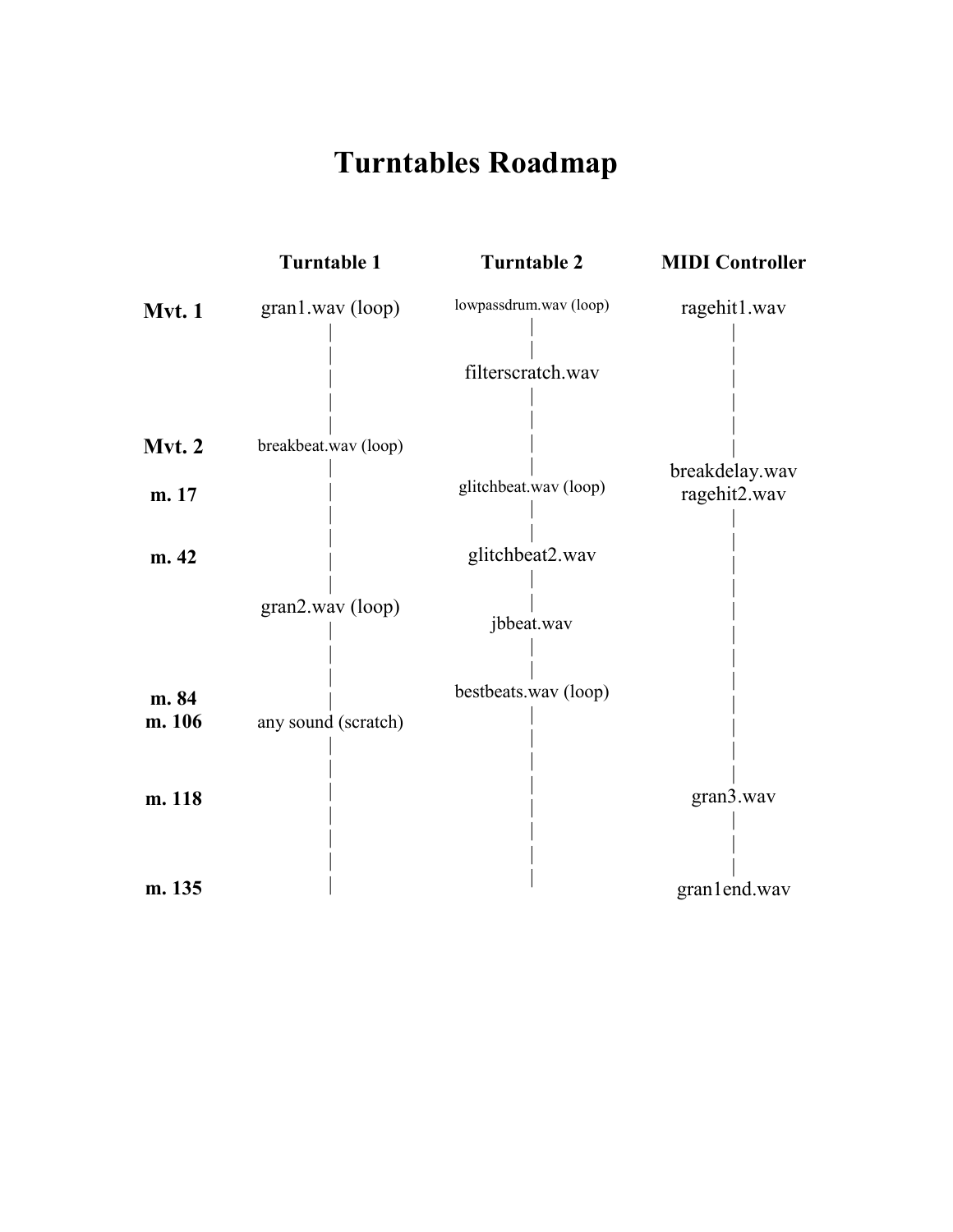#### **Transposed Score**

# Instance

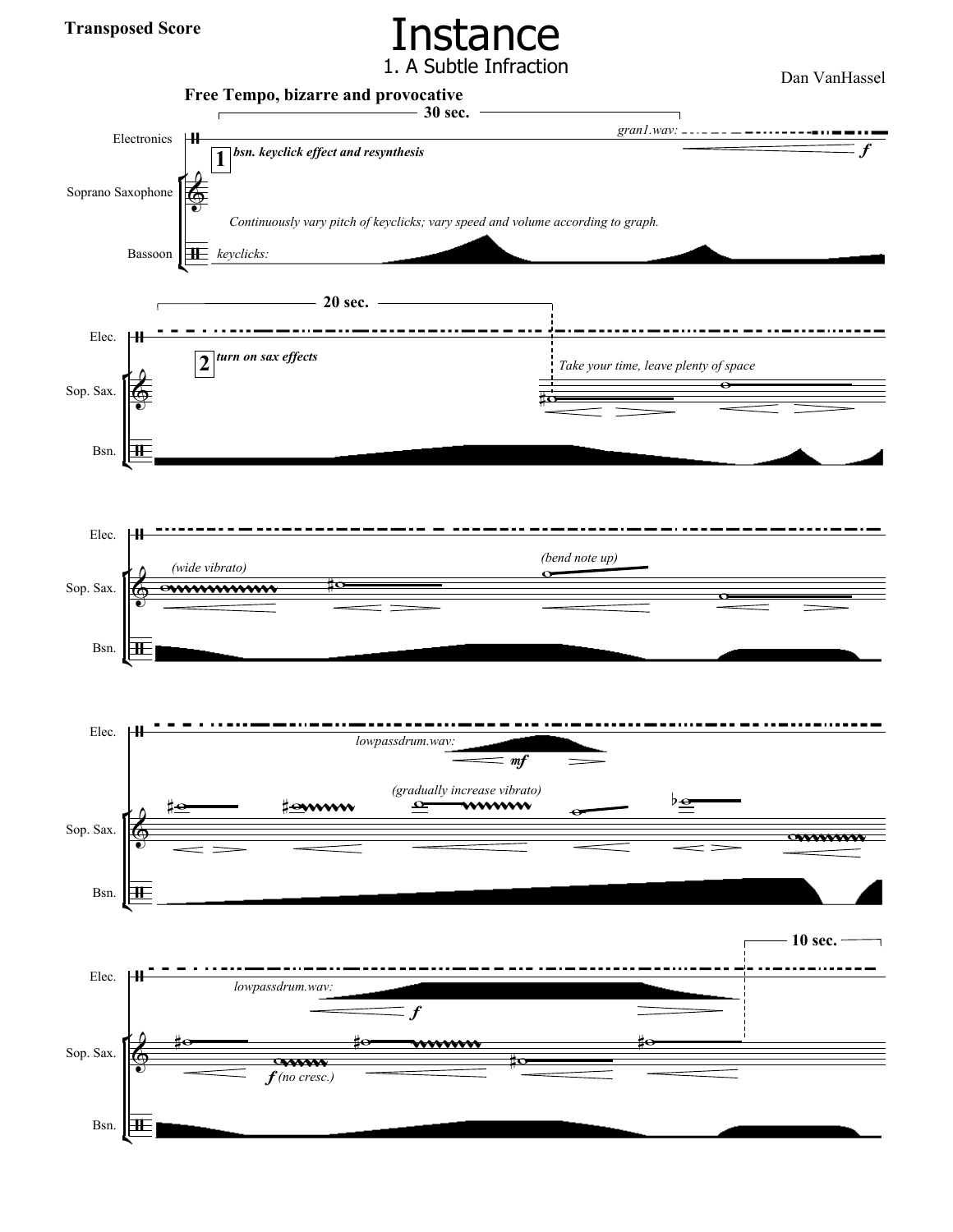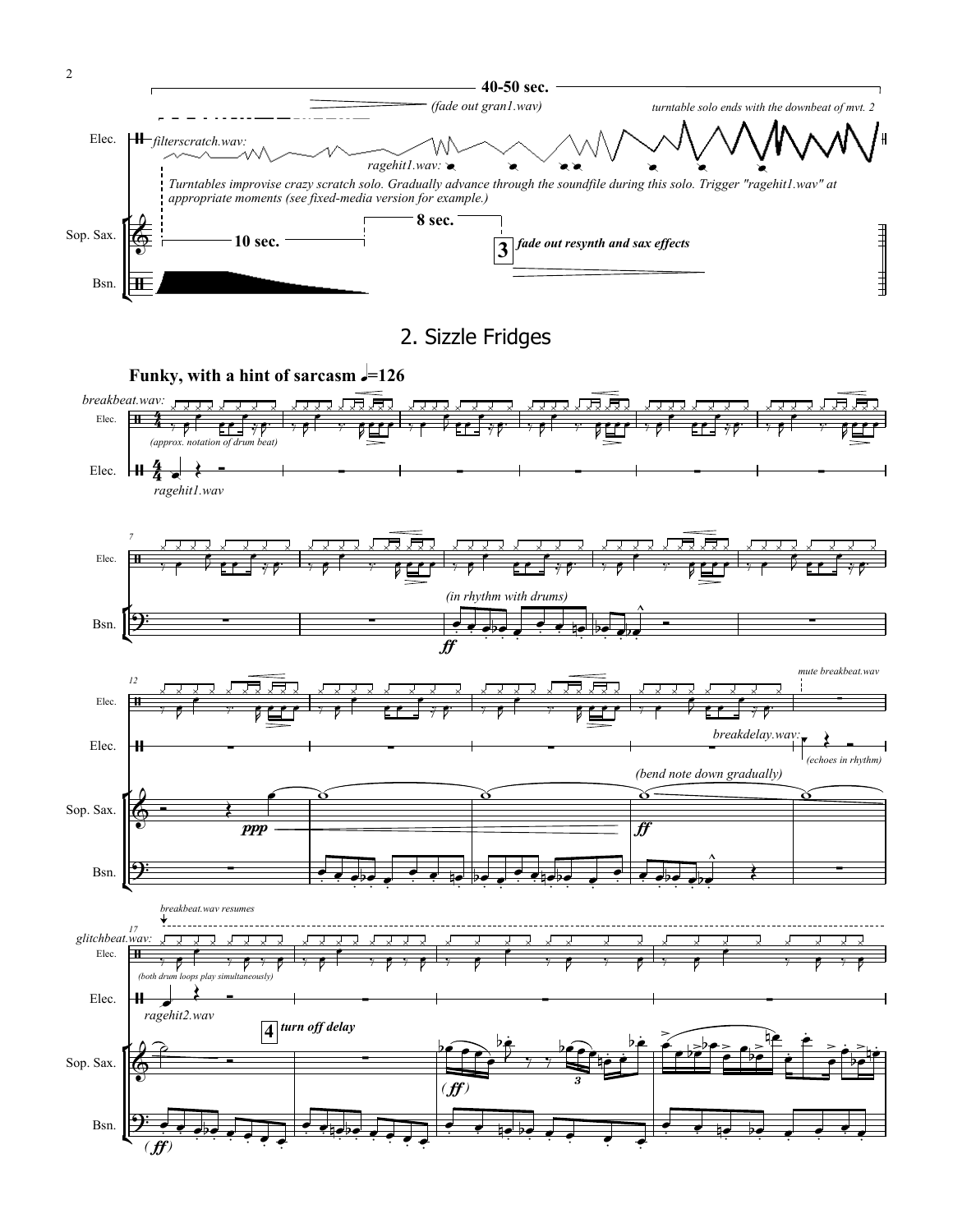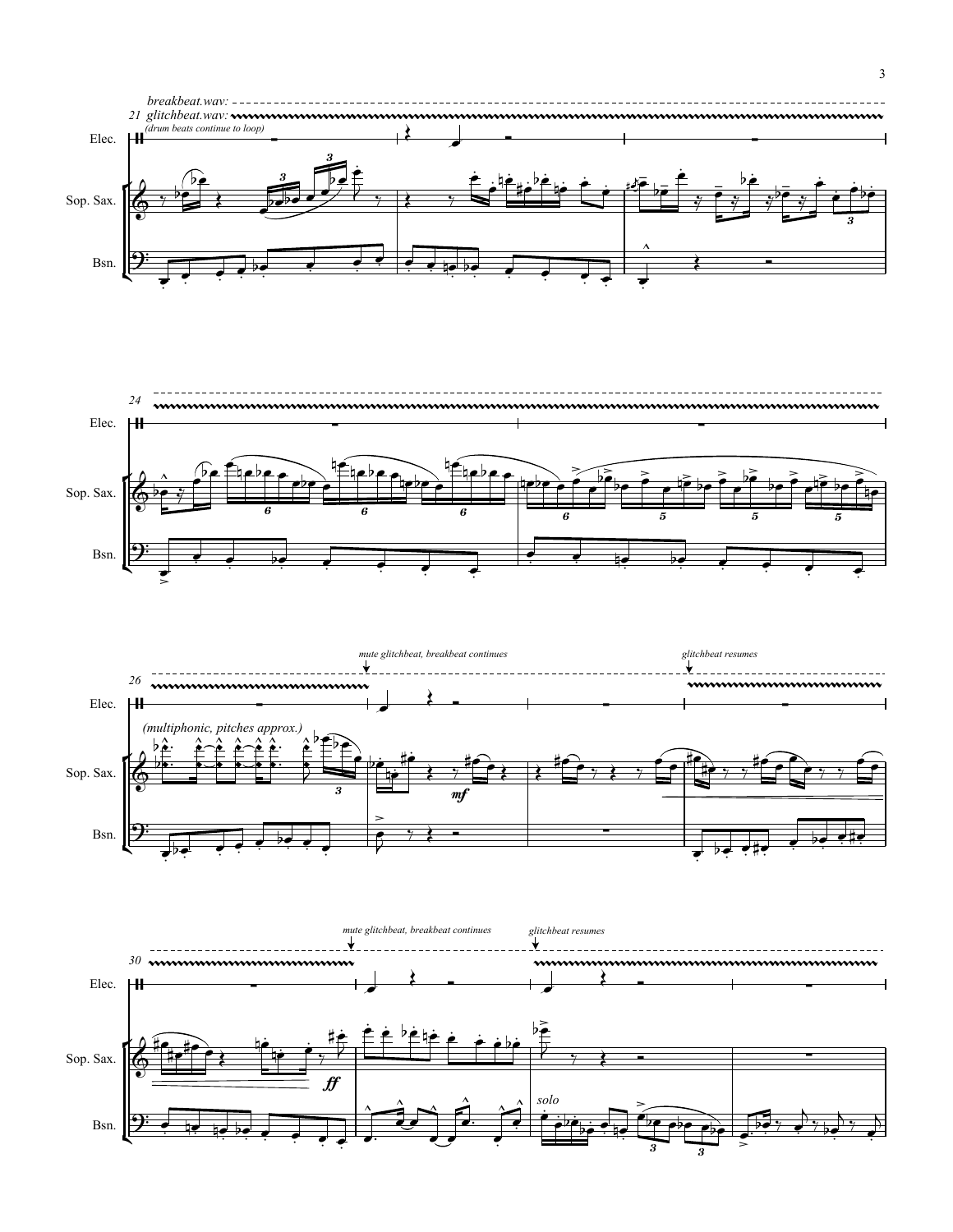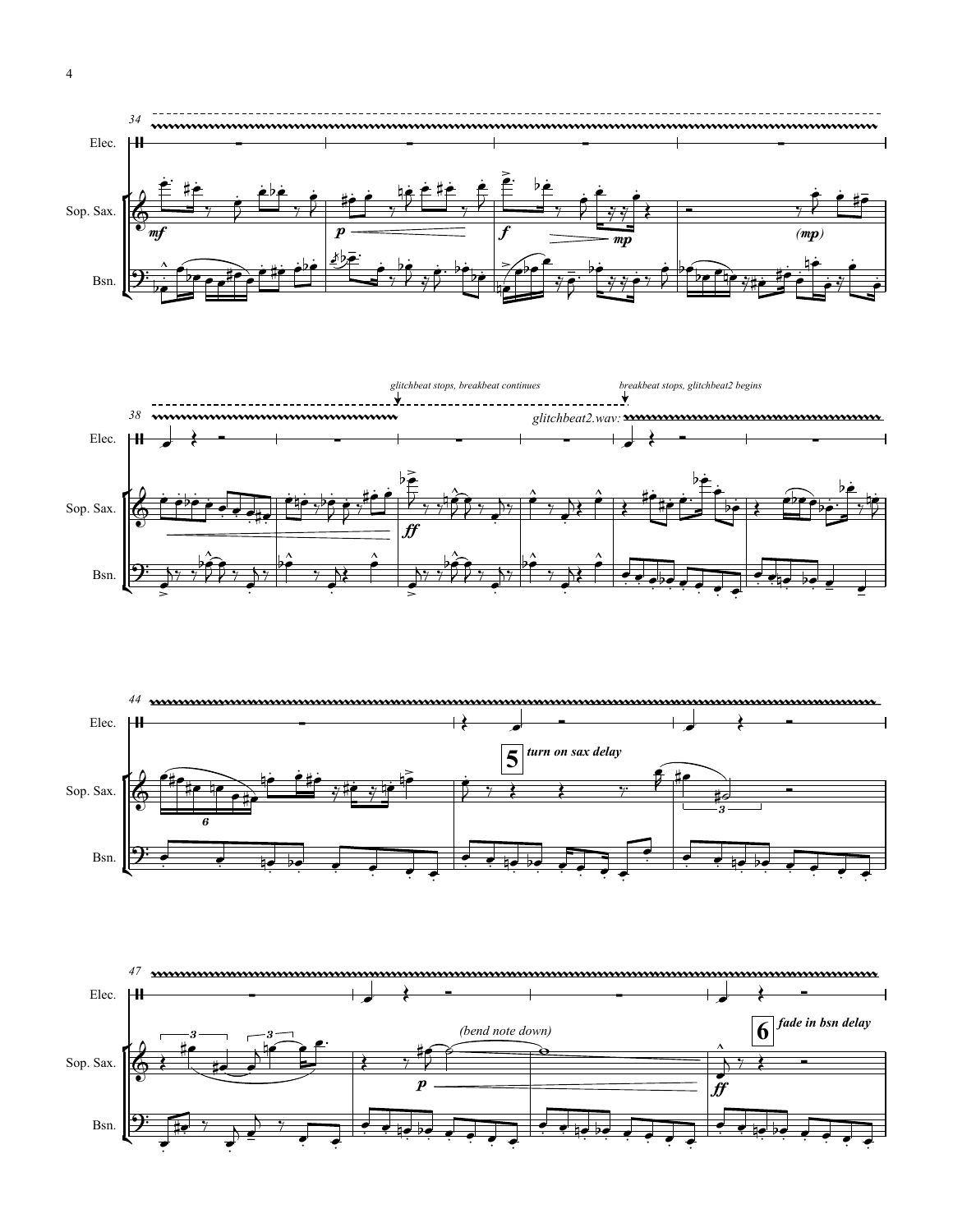



*(glitchbeat2.wav fades out on its own)*

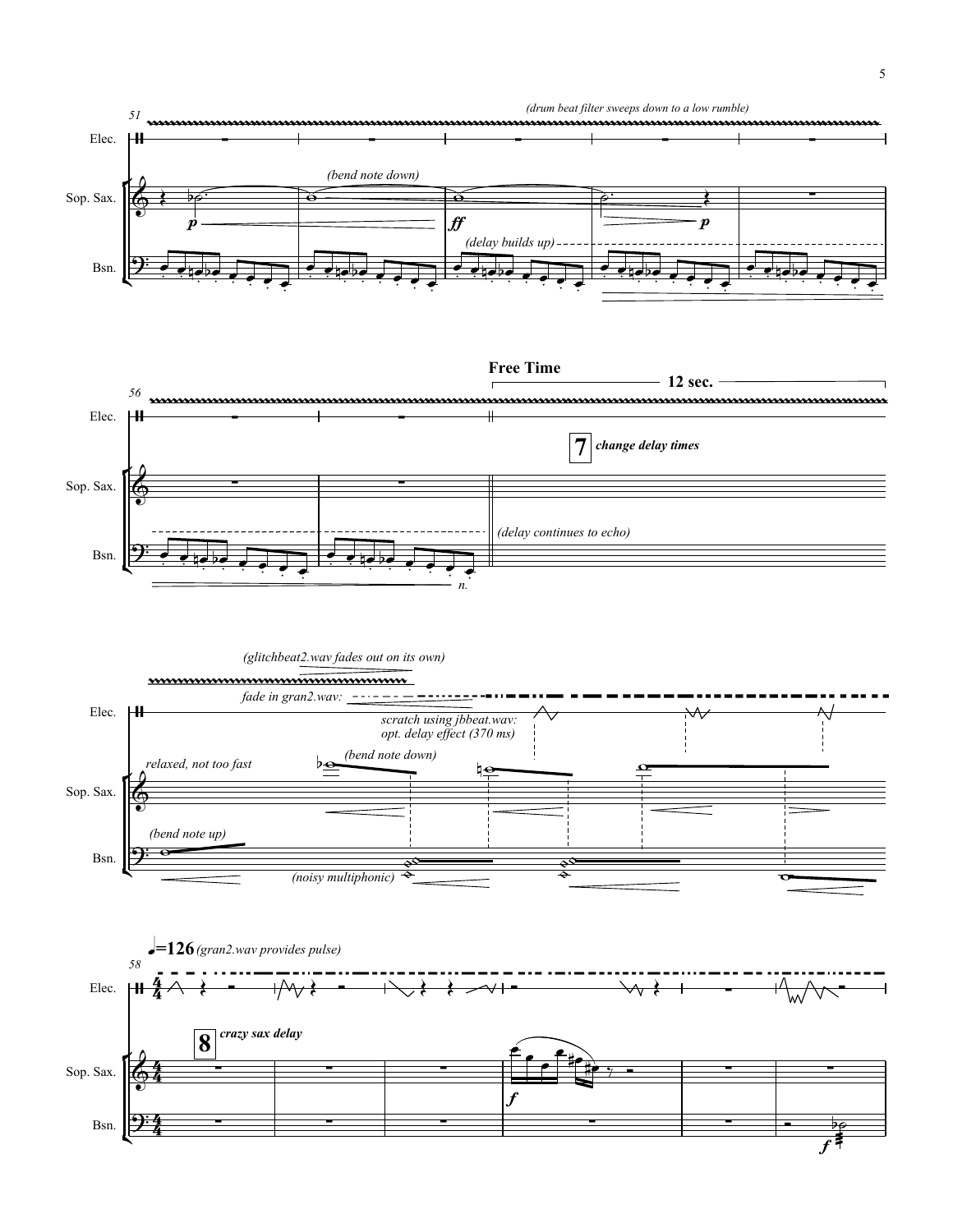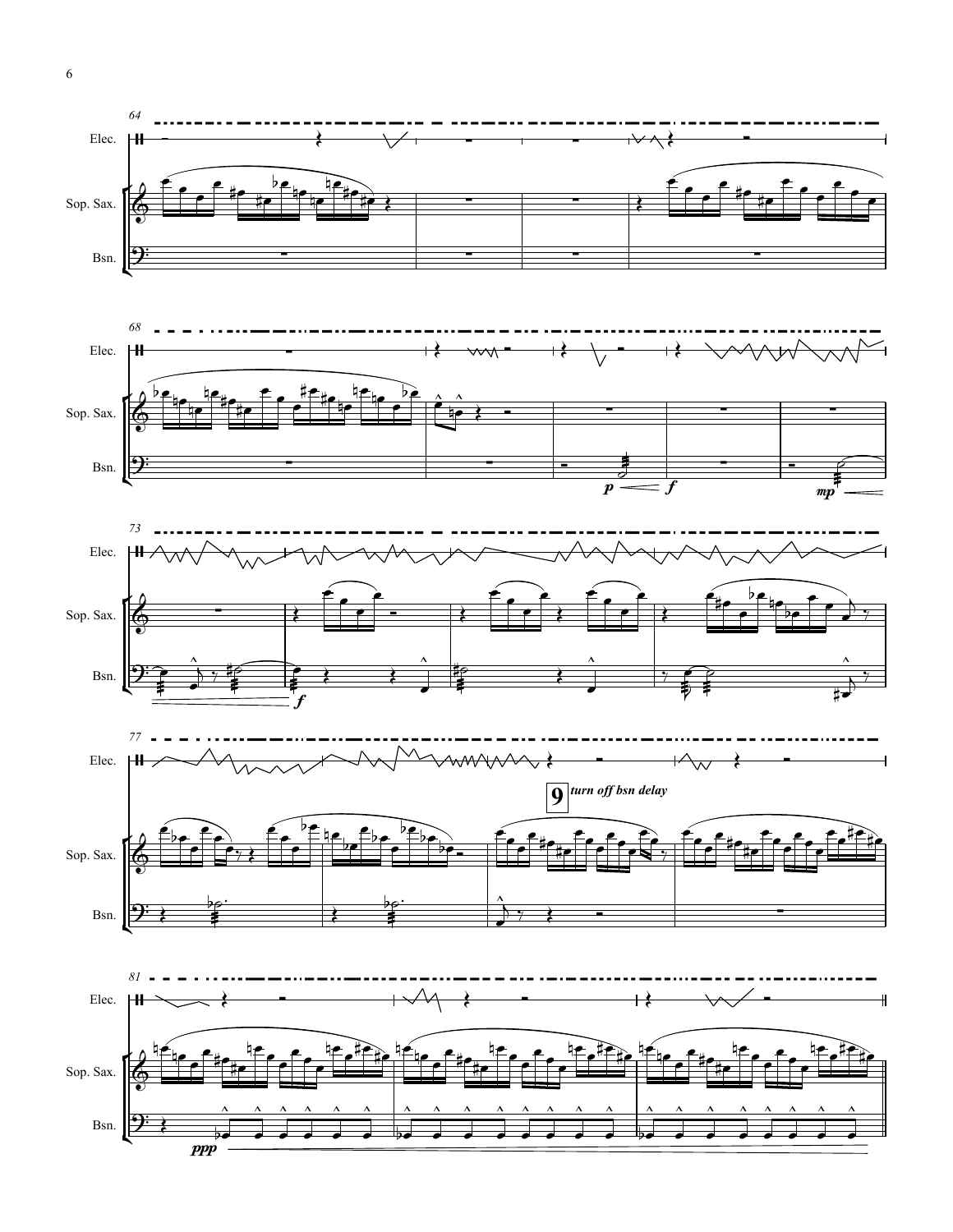